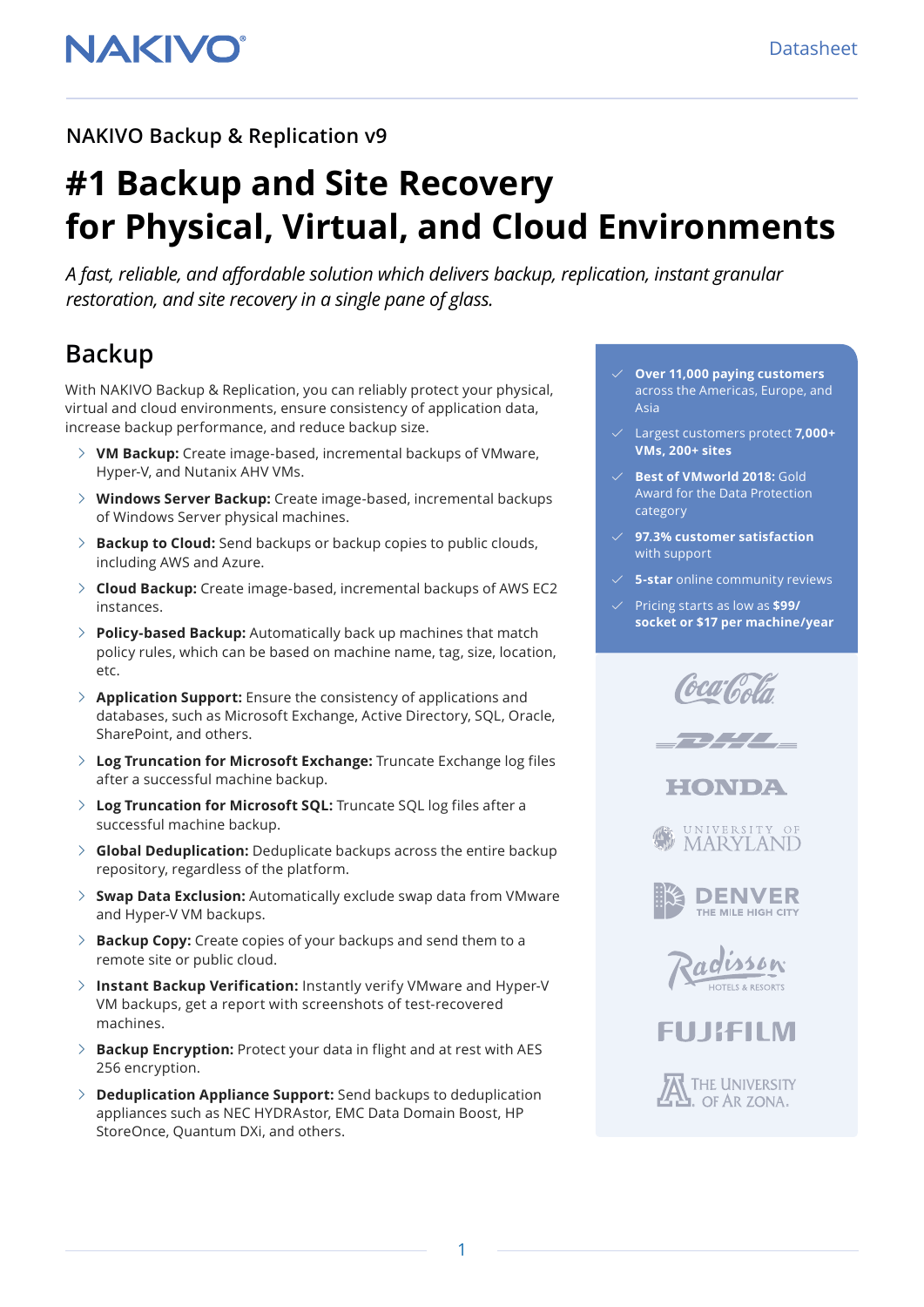# **Operational Recovery**

With NAKIVO Backup & Replication, you can instantly recover VMs, files, and Microsoft application objects directly from deduplicated backups.

- **Instant VM Recovery:** Boot VMware and Hyper-V VMs directly from deduplicated backups, migrating booted VMs to production if necessary.
- **Physical to Virtual (P2V):** Recover physical machines to VMware VMs and Hyper-V VMs.
- **Instant File Recovery to Source:** Browse, search, and instantly recover files and folders back to source.
- **Instant Object Recovery for Microsoft Exchange:** Browse, search and recover individual emails and other Exchange objects.
- **Instant Object Recovery for Microsoft Active Directory:** Browse, search and recover individual users, user groups and other Active Directory objects.
- **Instant Object Recovery for Microsoft SQL:** Browse, search and recover individual tables and databases back to source.
- **Universal Application Object Recovery:** Instantly recover objects of any application by mounting disks from a backup directly to your production machines.
- **Cross-platform Recovery:** Export VM disks across platforms to recover VMware VMs to a Hyper-V environment and vice versa.

### **Disaster Recovery**

With NAKIVO Backup & Replication, you can perform near-real time VM replication as well as automate and orchestrate the site recovery process.

- **Site Recovery Orchestration:** Create recovery workflows and perform scheduled non-disruptive site recovery testing, planned failover, emergency failover, failback, and datacenter migration in a single click.
- **VM Replication:** Create and maintain VMware and Hyper-V VM replicas which are identical copies of your source VMs.
- **AWS EC2 Instance Replication:** Create and maintain AWS EC2 Instance replicas which are identical copies of your source instances.
- **Policy-based Replication:** Automatically replicate machines that match policy rules, which can be based on machine name, tag, size, location, etc.
- **Application Support:** Ensure the consistency of applications and databases, such as Microsoft Exchange, Active Directory, SQL, Oracle, SharePoint, and so on.
- **Log Truncation for Microsoft Exchange:** Truncate Exchange server log files after a successful machine replication.
- **Log Truncation for Microsoft SQL:** Truncate SQL server log files after a successful machine replication.
- **Replica verification:** Instantly verify VMware and Hyper-V VM replicas, get a report with screenshots of test-recovered machines.
- **Encryption:** Protect your data in flight with AES 256 encryption.
- **Swap Data Exclusion:** Automatically exclude swap data from VMware and Hyper-V VM replicas.

### **Customer Quotes**

"NAKIVO Backup & Replication is a steady product that does its job without constant monitoring and controlling. Basically, it provides me with peace of mind."

> *Andrew Arensburger, IT Manager,* **The University of Maryland**

"NAKIVO Backup & Replication is an outstanding product that offers great features and does not break the budget. The product saved management time by 35% and reduced our VMware backup budget by 30%."

> *Stivan Chou, Representative* **China Airlines**

"The amount of storage space reduction we got with NAKIVO Backup & Replication's was truly awesome. We achieved 3X reduction in storage space!"

> *Roland Kalijurand, IT Manager* **Radisson Park Inn**

"NAKIVO Backup & Replication installed on a Synology NAS provides us with reduced deployment time, minimized complexity, and improved VM backup speed for the whole district."

*Jeong-Hyun Cho, Systems Manager* **Seoul City Gas**

"NAKIVO Backup & Replication has saved us a tremendous amount of time and money. NAKIVO Backup & Replication provided us with a robust and cost-effective VM backup solution for protecting our virtual environment."

*Tony Burrus, CTO* **Compton Unified School District**

"With NAKIVO Backup & Replication, we have saved more than 50% vs. maintenance of our previous VM backup solution, and have additionally saved 25% more in storage space costs with better deduplication, lowering our backup expenses by 75% overall."

*Rick Braddy, Founder and CEO/CTO* **SoftNAS, Inc.**